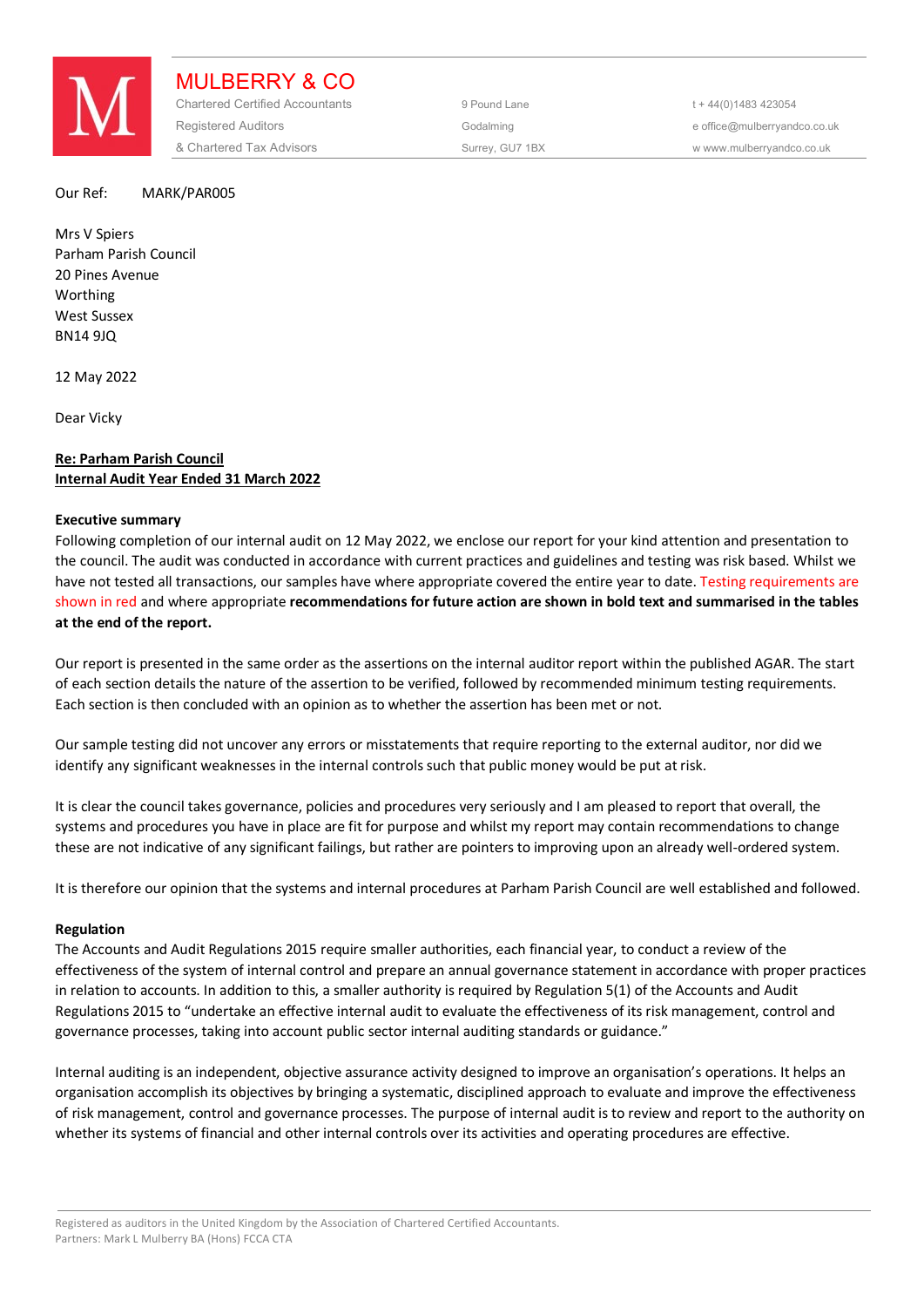Internal audit's function is to test and report to the authority on whether its specific system of internal control is adequate and working satisfactorily. The internal audit reports should therefore be made available to all members to support and inform them when they considering the authority's approval of the annual governance statement.

# **Independence and competence**

Your audit was conducted by Andy Beams of Mulberry & Co. We confirm we are independent from the management of the financial controls and procedures of the council and neither the internal auditor or the firm have any conflicts of interest with the audit client, nor do they provide any management or financial assistance to the client.

Your auditor has over 30 years' experience in the financial sector with the last 12 years specialising in local government.

# **Engagement Letter**

An engagement letter was issued to the council covering the 2021/22 internal audit assignment. Copies of this document are available on request.

# **Planning and inherent risk assessment**

The scope and plan of works including fee structure was issued to the council under separate cover. Copies of this document are available on request. In summary, our work will address each of the internal control objectives as stated on the Annual Internal Audit Report of the AGAR.

- o There have been no instances of breaches of regulations in the past
- o The client uses an industry approved financial reporting package
- o The client regularly carries out reconciliations and documents these
- o There is regular reporting to council
- o The management team are experienced and informed
- o Records are neatly maintained and referenced
- o The client is aware of current regulations and practices
- o There has been no instance of high staff turnover

At the audit date, it is my opinion that the inherent risk of error or misstatement is low, and the controls of the council can be relied upon and as such substantive testing of individual transactions is not required. Testing to be carried out will be "walk through testing" on sample data to encompass the period of the council year under review.

# **Table of contents**

| A        | <b>BOOKS OF ACCOUNT</b>                                   | 3  |
|----------|-----------------------------------------------------------|----|
| B        | <b>FINANCIAL REGULATIONS, GOVERNANCE AND PAYMENTS</b>     | 3  |
|          | <b>RISK MANAGEMENT AND INSURANCE</b>                      | 5. |
| D        | <b>BUDGET, PRECEPT AND RESERVES</b>                       | 6  |
| E        | <b>INCOME</b>                                             | 6  |
| F        | <b>PETTY CASH</b>                                         |    |
| G        | <b>PAYROLL</b>                                            |    |
| н        | <b>ASSETS AND INVESTMENTS</b>                             | 8  |
|          | <b>BANK AND CASH</b>                                      | 9  |
|          | <b>YEAR END ACCOUNTS</b>                                  | 10 |
| К        | <b>LIMITED ASSURANCE REVIEW</b>                           | 12 |
|          | <b>TRANSPARENCY</b>                                       | 12 |
| M        | <b>EXERCISE OF PUBLIC RIGHTS - INSPECTION OF ACCOUNTS</b> | 13 |
| N        | <b>PUBLICATION REQUIREMENTS</b>                           | 13 |
| $\Omega$ | <b>TRUSTEESHIP</b>                                        | 14 |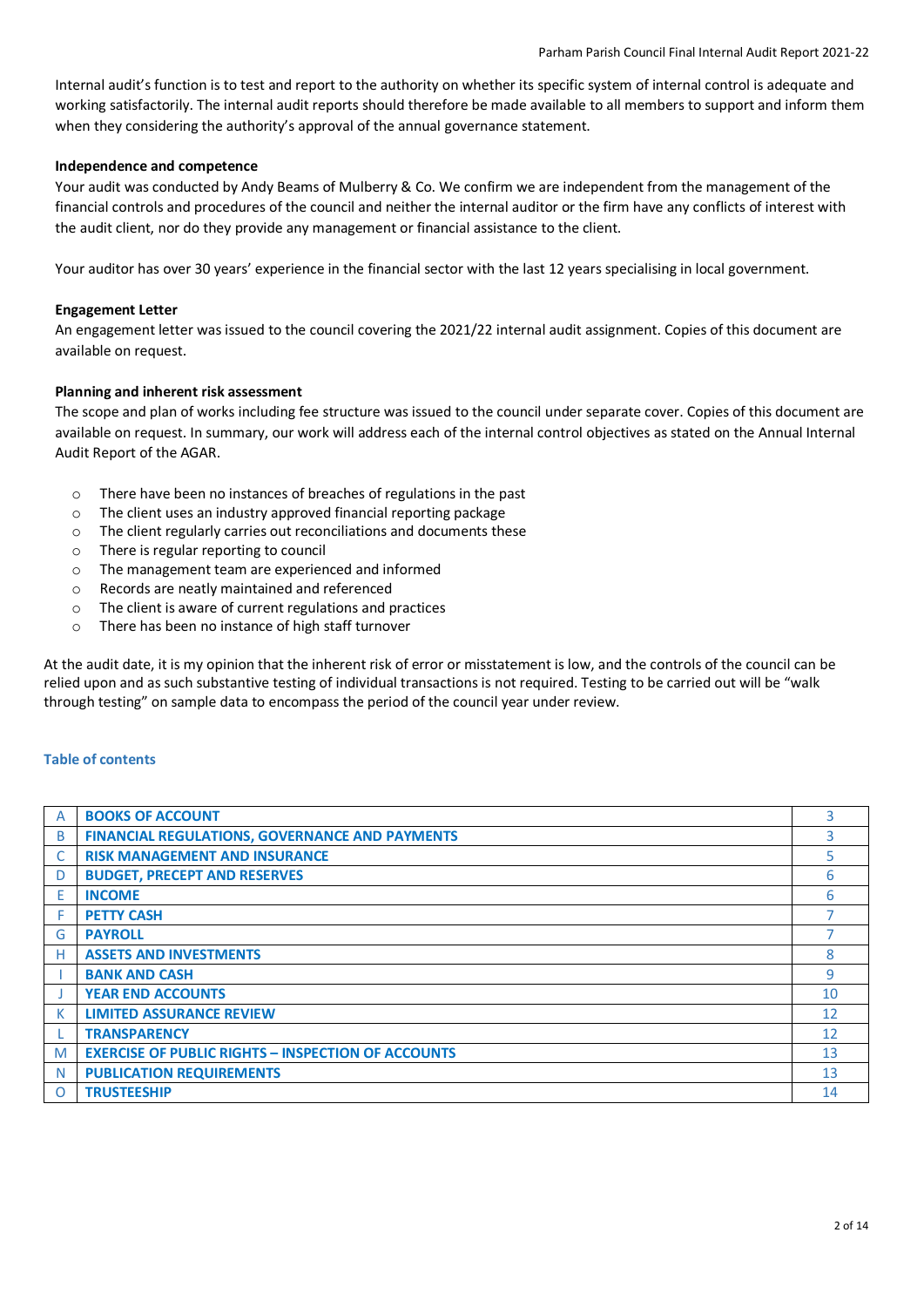## **A. BOOKS OF ACCOUNT**

### *Internal audit requirement*

*Appropriate accounting records have been properly kept throughout the financial year.*

#### **Recommended minimum testing:**

- Ensure the correct roll forward of the prior year cashbook balances to the new financial year
- Check a sample of financial transactions in cashbooks to bank statements, etc.: the sample size dependent on the size of the authority and nature of accounting records maintained

#### **Audit findings**

The council uses Excel as a day-to-day accounting package. The system is used regularly to report on and record the financial transactions of the council.

The audit was conducted on site. The Clerk prepared the information for review in advance and other checks were conducted through review of the website and discussion with the Clerk.

My audit testing showed that the documents were well organised, clear and easy to follow. A review of meeting agendas show sufficient financial information is provided at meetings to support council decisions. I make no recommendation to change this system.

The council is not VAT registered and makes a reclaim using the VAT 126 claim form. The latest reclaim was for the period 1 December 2020 to 31 January 2022 and showed a refund amount of £26.37. The council is up to date with its postings.

I have the impression that the accounting systems are well ordered and routinely maintained and as such I make no recommendation to change.

## **Section conclusion**

I am of the opinion that the control assertion of "Appropriate accounting records have been properly kept throughout the financial year" has been met.

# **B. FINANCIAL REGULATIONS, GOVERNANCE AND PAYMENTS**

#### *Internal audit requirement*

*This authority complied with its financial regulations, payments were supported by invoices, all expenditure was approved, and VAT was appropriately accounted for.*

#### **Recommended minimum testing:**

- Review the procedures in place for acquisition of formal tenders and quotes, ensuring they are in line with the Standing Orders and Financial Regulations which should be based on the latest version.
- Ensure that consistent values are in place for the acquisition of formal tenders between Standing Orders and Financial Regulations (frequently different limits are recorded in the two documents)
- Review the procedures for receipt of invoices, agreement of invoice detail and confirmation of goods /services delivery and approval for payment: ideally, a suitably designed certification stamp should be in place providing for evidencing of these checks and payment authorisation
- Check that there is effective segregation between the writing of cheques or the setting up of online payments, and physical release of payments
- Check that VAT reclaims are prepared and submitted in a timely manner in line with the underlying records and in accordance with current HMRC requirements
- Where debit / credit cards are in use, establish the total monthly and individual transaction limits and ensure appropriate controls over physical security and usage of the cards are in place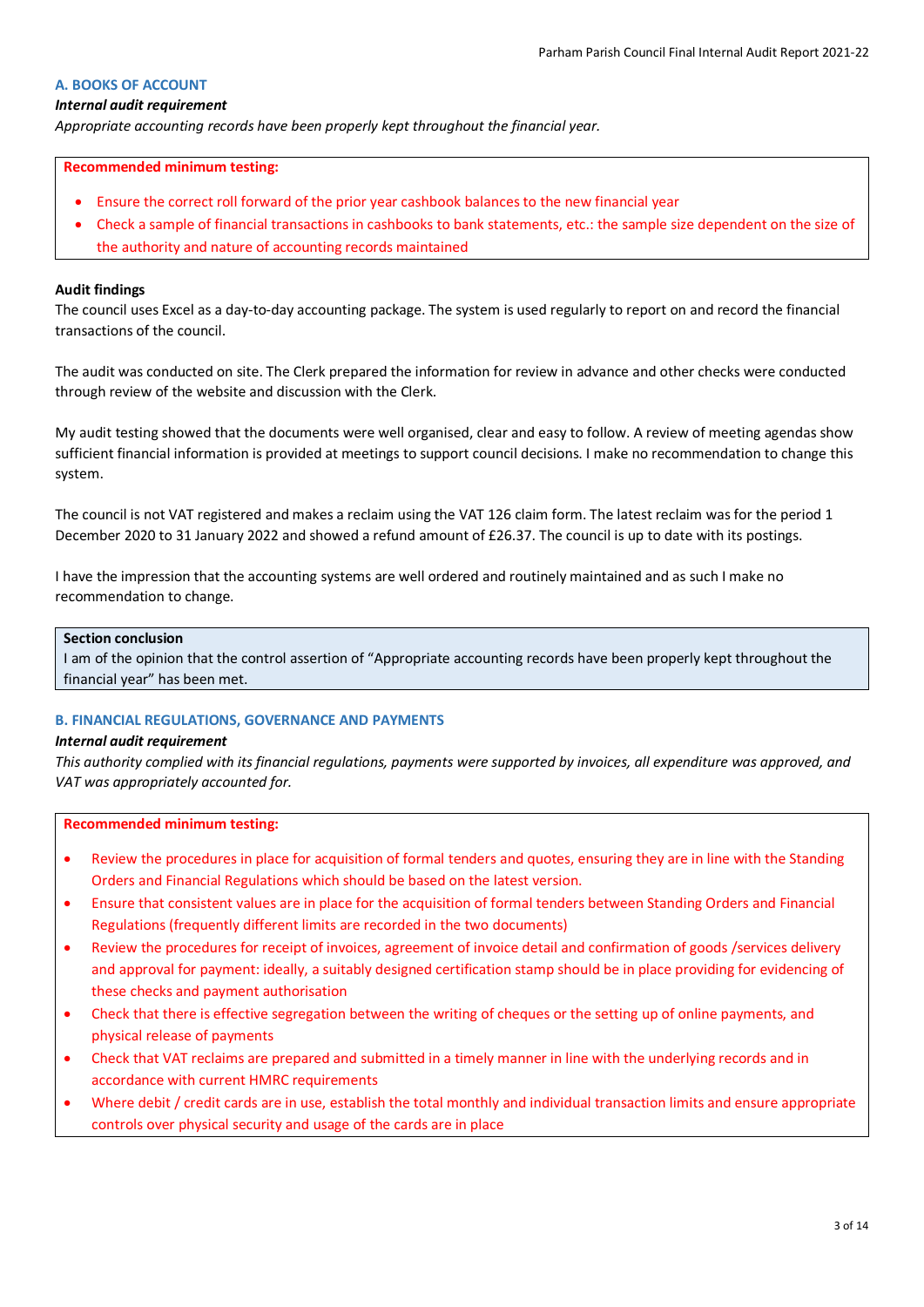*Check the publication and minuting of the prior year audited AGAR and notice of conclusion of audit.*

The council declared itself exempt from a limited assurance review in 2020/21 and received no External Audit report.

I noted that the internal audit report was reviewed by council at the meeting held on 13 July 2021 (minute ref 10).

## *Confirm by sample testing that councillors sign statutory office forms.*

The Clerk provided evidence that councillors sign Acceptance of Office forms and the Parish Council website contains details of the councillors' Register of Disclosable Pecuniary Interests.

## *Confirm that the council is compliant with GDPR.*

The council is fully aware of GDPR and has undergone training. It was noted the council has established common email addresses for all councillors. It is recommended to establish common email addresses because it gives a natural segregation between work and personal lives, making it clear beyond doubt in what capacity a councillor is acting. In addition to this it gives control to the council, adds a degree of professionalism and in the event of a FOI request limits access to personal computers.

I was able to locate a Privacy Notice on the website and it is clear the council has made every effort to comply with relevant legislation.

## *Confirm that the council meets regularly throughout the year.*

The council meets regularly during the year and a schedule of meetings is published on the council website, along with historic agendas and minutes.

## *Check that agendas for meetings are published giving 3 clear days' notice.*

The Clerk was able to demonstrate that at least 3 clear days' notice is given on agendas. Whilst we have not tested every single committee and council meeting there was no evidence of non-compliance in giving three clear days' notice of the meeting. It was noted that the supporting documents referred to in the agendas are also included on the website.

# *Check the draft minutes of the last meeting(s) are on the council's website.*

Minutes are routinely uploaded to the council website.

### *Confirm that the Parish Council's Standing Orders have been reviewed within the last 12 months.*

Standing Orders are based on the current NALC model and were most recently approved by council on 9 November 2021 (minute ref 9) and are published on the council website.

### *Confirm that the Parish Council has adopted and recently reviewed Financial Regulations.*

Financial Regulations are based on the current NALC model version and were most recently approved at the meeting held on 9 November 2021 (minute ref 10) and are published on the council website. The regulations contain provisions for the approval of spending, setting of budgets, reconciliation of the bank and reporting to council.

### *Check that the council's Financial Regulations are being routinely followed.*

The Financial Regulations include threshold levels for approval, and currently are as below:

*FR 4.1. Expenditure on revenue items may be authorised up to the amounts included for that class of expenditure in the approved budget. This authority is to be determined by:* 

- *the council for all items over £1,000*
- *a duly delegated committee of the council for items over £500 or*
- *the Clerk, in conjunction with Chairman of Council or Chairman of the appropriate committee, for any items below £500.*

*Such authority is to be evidenced by a minute or by an authorisation slip duly signed by the Clerk, and where necessary also by the appropriate Chairman.*

*FR 4.5. In cases of extreme risk to the delivery of council services, the clerk may authorise revenue expenditure on behalf of the council which in the clerk's judgement it is necessary to carry out. Such expenditure includes repair, replacement or other work,*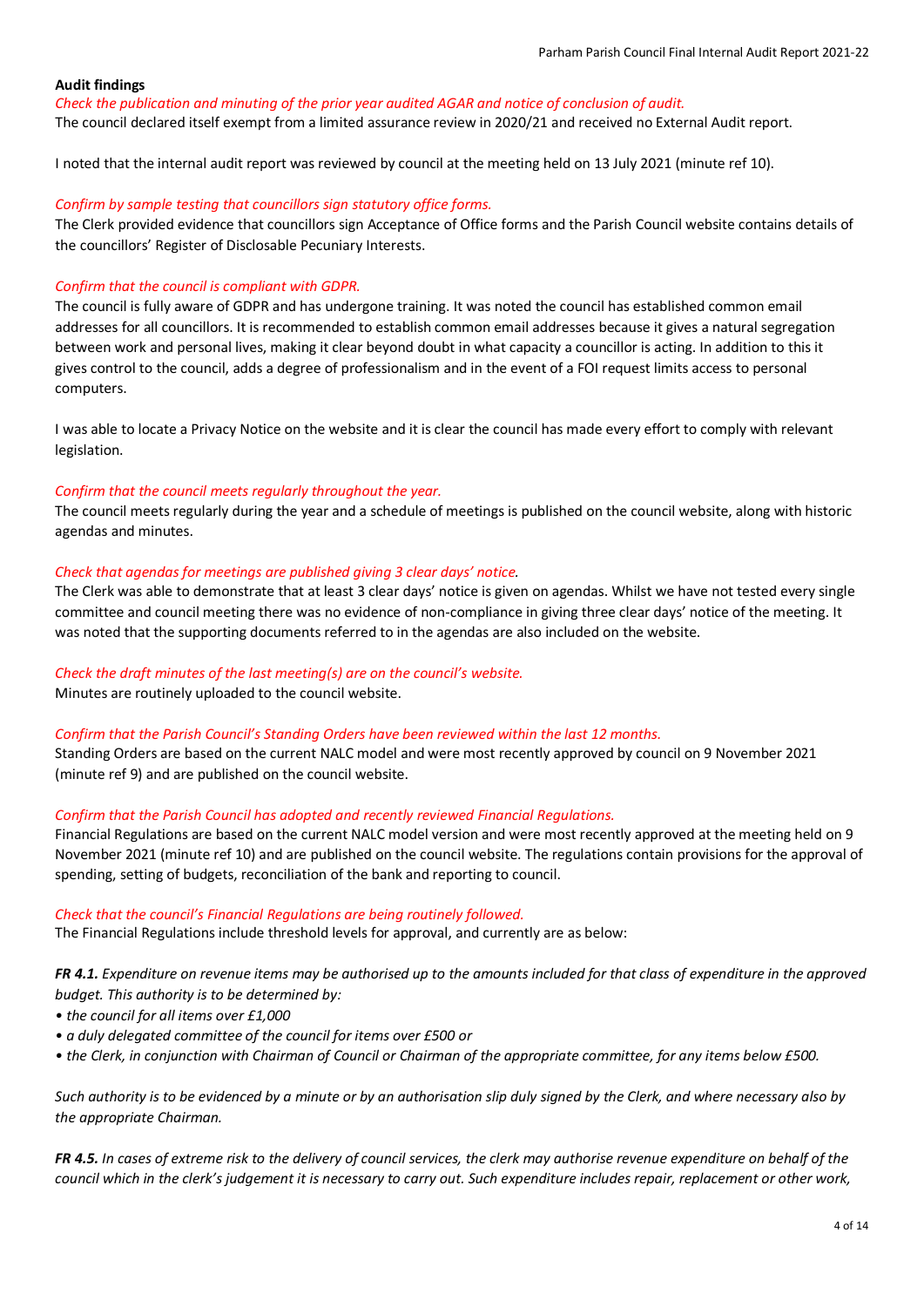*whether or not there is any budgetary provision for the expenditure, subject to a limit of £500. The Clerk shall report such action to the chairman as soon as possible and to the council as soon as practicable thereafter.*

These levels appear appropriate for a council of this size.

From a review of the information presented for internal audit, and checking the minutes from a sample of meetings, I found no evidence that the agreed thresholds were not being adhered to. There is documented evidence in the minutes of meetings of authorisation of payments.

I am of the opinion that councillors are provided with sufficient financial information to make informed decisions.

*Confirm all section 137 expenditure meets the guidelines and does not exceed the annual per elector limit of £8.41 per elector.* The council had section 137 expenditure during the year which is within thresholds.

# *Confirm that checks of the accounts are made by a councillor.*

The system noted above details internal review takes place and I am under no doubt that council properly approves expenditure.

### **Section conclusion**

I am of the opinion that the control assertion "This authority complied with its financial regulations, payments were supported by invoices, all expenditure was approved, and VAT was appropriately accounted for" has been met.

## **C. RISK MANAGEMENT AND INSURANCE**

### *Internal audit requirement*

*This authority assessed the significant risks to achieving its objectives and reviewed the adequacy of arrangements to manage these.*

**Recommended minimum testing:**

- Ensure that authorities have prepared, and formally adopted, at least once annually, an appropriate and comprehensive register of assessed risks, both regular and ad hoc
- Ensure that appropriate levels of insurance cover are in place for land, buildings, public, employers' and hirers' (where applicable) liability, fidelity / employees (including councillors) liability, business interruption and cyber security
- Ensure that appropriate arrangements are in place for monitoring play areas, open spaces and sports pitches: such reviews should be undertaken by appropriately qualified external inspectors or, if by officers or members, that they have received the appropriate training and accreditation

# **Audit findings**

The council has a Risk Assessment process in place which was last reviewed and approved by council on 22 March 2022 (minute ref 13). The risk assessment breaks risks into sections of Parish Council land and property, other assets, personnel and operations, and then assesses the type of risks and details mitigation measures in place. This is suitable for a council of this size.

I confirmed that the council had a valid insurance policy in place with AXA for the year under review. The policy includes Public Liability and Employers Liability cover of £10 million each and Employee Dishonesty (Fidelity Guarantee) level of £150,000. Based on the size of the council, these levels are appropriate.

We discussed assertion 8 of the AGAR and whether or not this had any impact on the council.

"*We considered whether any litigation, liabilities or commitments, events or transactions, occurring either during or after the year-end, have a financial impact on this authority and, where appropriate, have included them in the accounting statements."*

The Clerk confirmed that she was not aware of any such liability at the year end.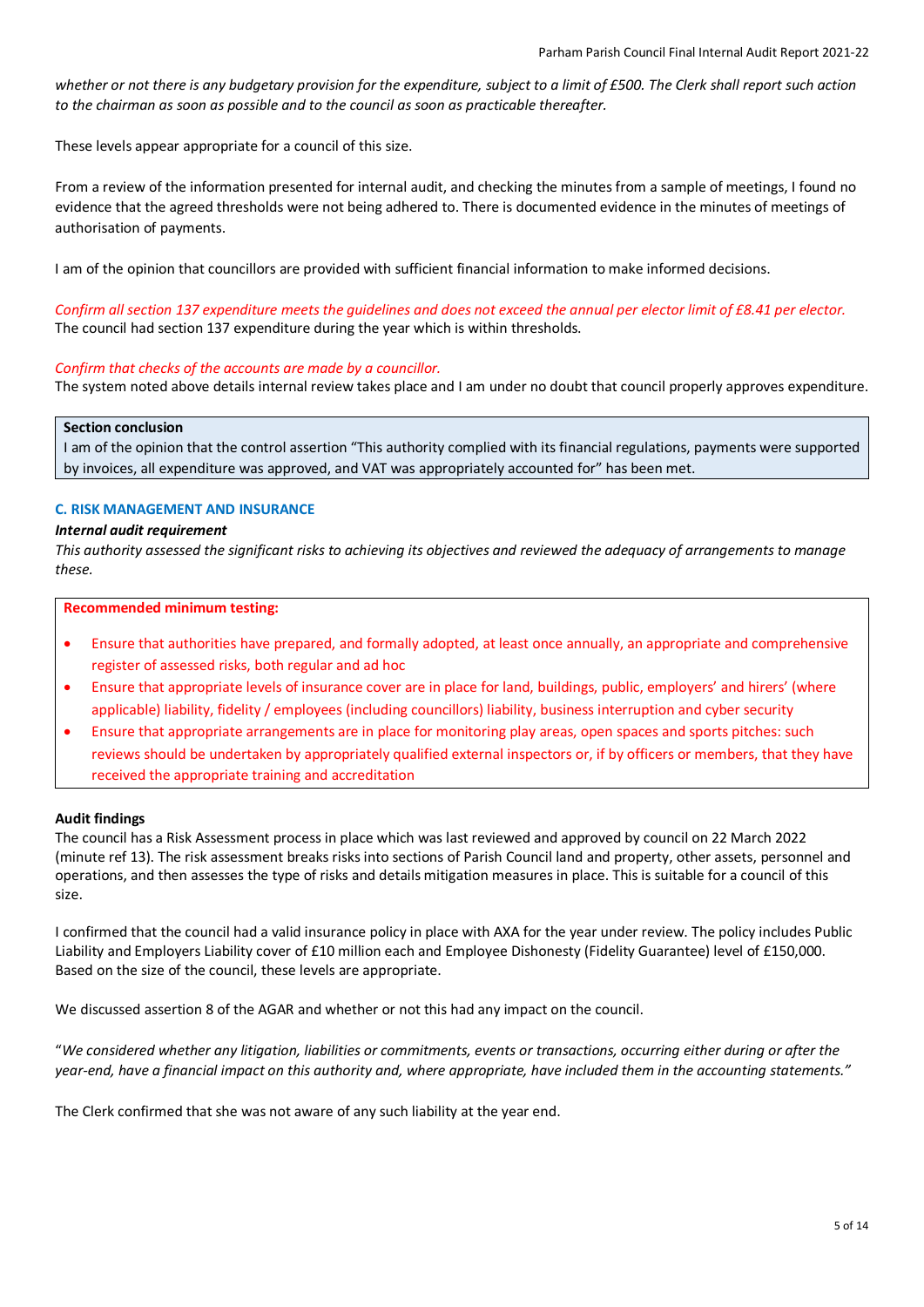# **Section conclusion**

I am of the opinion that the control objective of "This authority assessed the significant risks to achieving its objectives and reviewed the adequacy of arrangements to manage these" has been met.

## **D. BUDGET, PRECEPT AND RESERVES**

### *Internal audit requirement*

*The precept or rates requirement resulted from an adequate budgetary process; progress against the budget was regularly monitored; and reserves were appropriate.*

## **Recommended minimum testing:**

- Ensure that the full authority, not a committee, has considered, approved and adopted the annual precept in accordance with the required parent authority timetable
- Ensure that budget reports are prepared and submitted to authority / committees periodically during the year with appropriate commentary on any significant variances
- Review the budget performance either during the year or at the financial year-end seeking explanations for any significant or unanticipated variances
- Ensure that the authority has considered the establishment of specific earmarked reserves and, ideally, reviews them annually as part of the budget assessment process
- Ensure that the precept in the accounts matches the submission form to the relevant authority and the public record of precepted amounts

### **Audit findings**

I confirmed that the 2022-23 budget and precept were approved at the council meeting held on 18 January 2022 (minute ref 10).

I note from the minutes of meetings that there are regular financial updates to councillors, and it is clear the council has carefully monitored its performance against budget throughout the year.

At the year-end, the council held all funds in general reserve (£3,280). Council is reminded that general guidance recommends a general reserve level of between three to twelve months' equivalent of precept, as adjusted for local conditions. The council's current level is within this range.

# **Section conclusion**

I am of the opinion that the control objective of "The precept or rates requirement resulted from an adequate budgetary process; progress against the budget was regularly monitored; and reserves were appropriate" has been met.

### **E. INCOME**

## *Internal audit requirement*

*Expected income was fully received, based on correct prices, properly recorded and promptly banked; and VAT was appropriately accounted for.*

### **Recommended minimum testing:**

- Review "aged debtor" listings to ensure appropriate follow up action is in place
- Allotments: ensure that appropriate signed tenancy agreements exist, that an appropriate register of tenants is maintained identifying, that debtors are monitored.
- Burials: ensure that a formal burial register is maintained that it is up-to-date and that a sample of interments and memorials are appropriately evidenced, that fees have been charged at the correct approved rate and been recovered within a reasonable time: (Authorities should also acquire and retain copies of Burial / Cremation certificates)
- Hall hire: ensure that an effective diary system for bookings is in place identifying the hirer, hire times and ideally crossreferenced to invoices raised
- Leases: ensure that leases are reviewed in a timely manner in accordance with the terms of the lease and rents similarly reviewed appropriately at the due time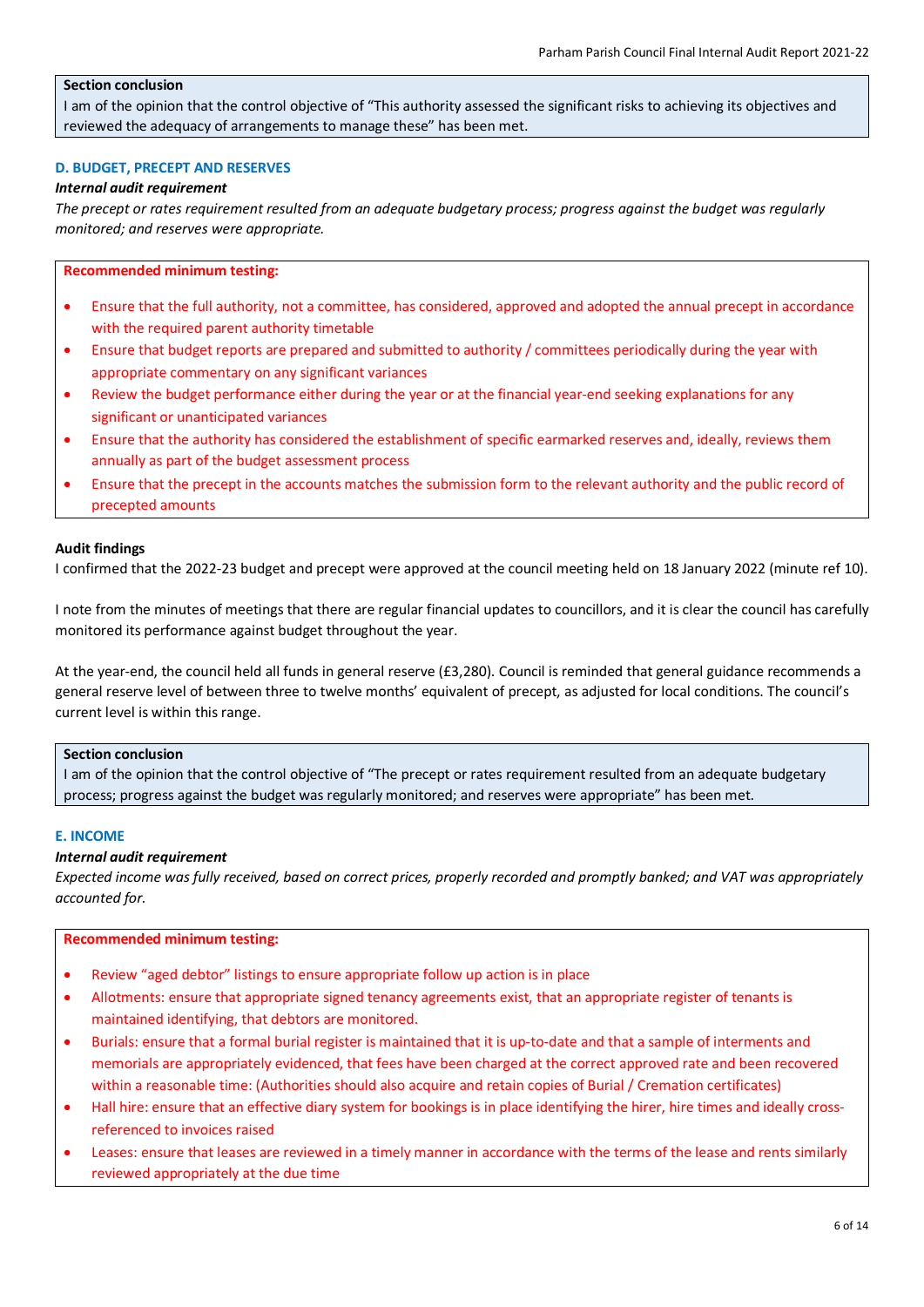- Other variable income streams: ensure that appropriate control procedures and documentation are in existence to provide a clear audit trail through to invoicing and recovery of all such income
- Where amounts are receivable on set dates during the year, ensure that an appropriate control record is maintained duly identifying the date(s) on which income is due and actually received / banked

Apart from the precept, the council has limited income sources.

The precept amount was independently verified and is accurately recorded in box 2 of the AGAR.

# **Section conclusion**

I am of the opinion that the control objective of "Expected income was fully received, based on correct prices, properly recorded and promptly banked; and VAT was appropriately accounted for" has been met.

# **F. PETTY CASH**

# *Internal audit requirement*

*Petty cash payments were properly supported by receipts, all petty cash expenditure was approved, and VAT appropriately accounted for.*

## **Recommended minimum testing:**

- A number of authorities are now running down and closing their petty cash accounts and using debit / credit cards for ad hoc purchases. Consequently, a "not applicable" response is frequently required in this area.
- Review the systems in place for controlling any petty cash and cash floats (used for bar, catering, etc.)
- Check a sample of transactions during the financial year to ensure appropriate supporting documentation is held
- Review the existence of evidenced periodic independent verification of the petty cash and any other cash floats held
- Ensure that VAT is identified wherever incurred and appropriate
- Physically check the petty cash and other cash floats held
- Where bar or catering facilities are in place, ensure that appropriate cashing-up procedures are in place reconciling the physical cash takings to the till "Z" total readings

## **Audit findings**

The council has no petty cash.

## **Section conclusion**

I am of the opinion the control objective of "Petty cash payments were properly supported by receipts, all petty cash expenditure was approved, and VAT appropriately accounted for" is not applicable as the council has no petty cash.

## **G. PAYROLL**

### *Internal audit requirement*

*Salaries to employees and allowances to members were paid in accordance with this authority's approvals, and PAYE and NI requirements were properly applied.*

### **Recommended minimum testing:**

- Ensure that, for all staff, a formal employment contract is in place together with a confirmatory letter setting out any changes to the contract
- Ensure that appropriate procedures are in place for the payment of members allowances and deduction of any tax liability
- Ensure that, for a sample of staff salaries, gross pay due is calculated in accordance with the approved spinal point on the NJC scale or hourly rate, if off-scale, and with the contracted hours
- Ensure that appropriate tax codes are being applied to each employee
- Where free or paid for software is used, ensure that it is up to date.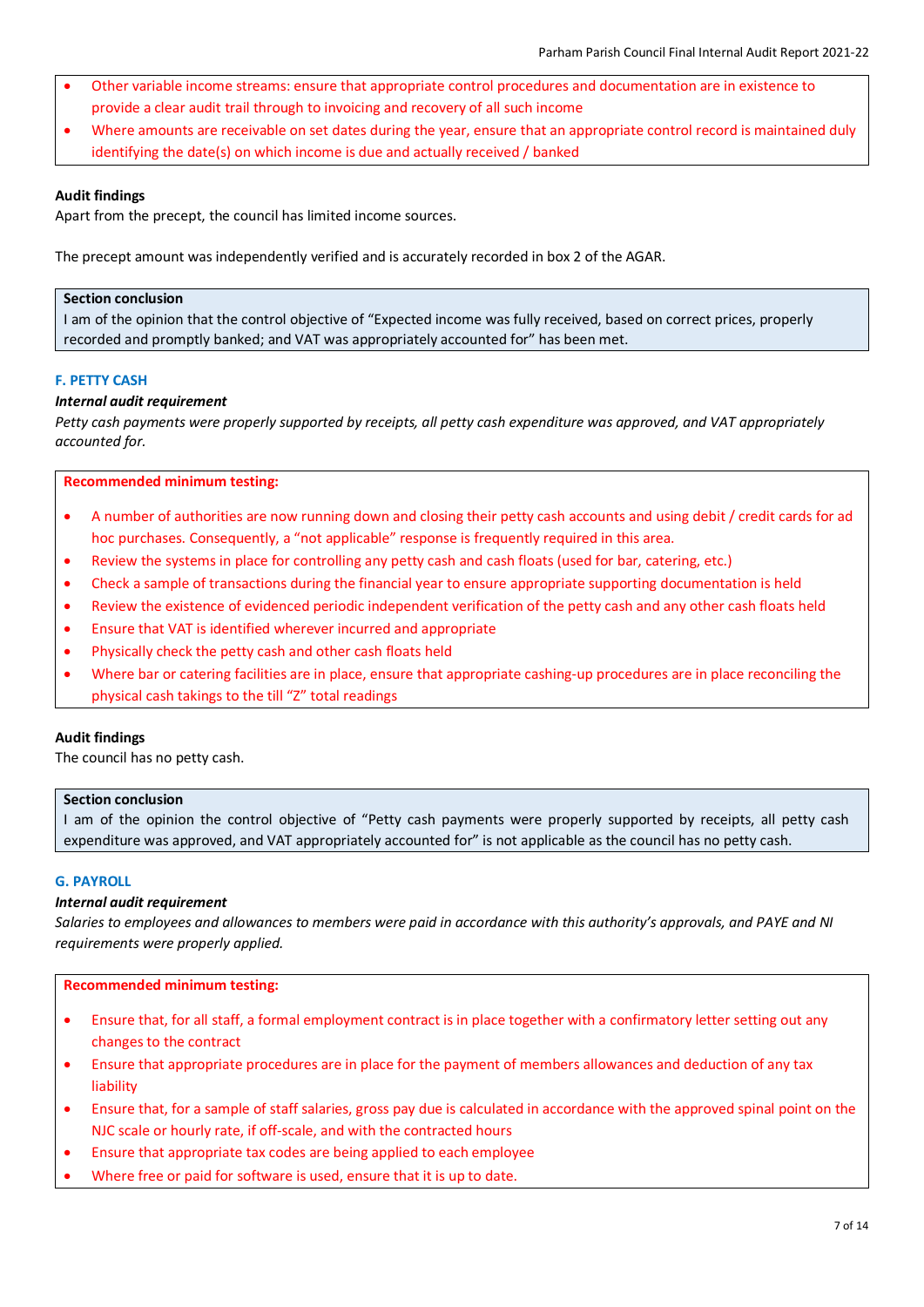- For the test sample of employees, ensure that tax is calculated appropriately
- Check the correct treatment of pension contributions to either the Local Government pension scheme (non taxable, deducted from the gross salary or DC schemes like NEST which already allow for tax deductions)
- For NI, ensure that the correct deduction and employer's contributions are applied: NB. The employers' allowance is not available to councils but may be used by other authorities
- Ensure that the correct employers' pension percentage contribution is being applied
- Ensure that for the test sample, the correct net pay is paid to the employee with tax, NI and pension contributions correctly paid to the respective agencies

Payroll is processed in house using the HMRC online PAYE tools. A review of the information provided shows that the deductions appear accurate.

The Clerk is the only employee, and I was able to confirm that the NJC back dated pay rise has been paid in the March salary.

I was able to confirm from the accounting records that only applicable amounts have been included in box 4 (staff costs) on the AGAR.

# **Section conclusion**

I am of the opinion that salaries are correctly stated on the AGAR and that the control object of "Salaries to employees and allowances to members were paid in accordance with this authority's approvals, and PAYE and NI requirements were properly applied" has been met.

# **H. ASSETS AND INVESTMENTS**

## *Internal audit requirement*

*Asset and investments registers were complete and accurate and properly maintained.*

## **Recommended minimum testing:**

*Tangible fixed assets*

- Ensure that the authority is maintaining a formal asset register and updating it routinely to record new assets at historic cost price, net of VAT and removing any disposed of / no longer serviceable assets
- Physically verifying the existence and condition of high value, high risk assets may be appropriate
- Ideally, the register should identify for each asset the purchase cost and, if practicable, the replacement / insured cost, the latter being updated annually and used to assist in forward planning for asset replacement
- Additions and disposals records should allow tracking from the prior year to the current
- Ensure that the asset value to be reported in the AGAR at Section 2, Box 9 equates to the prior year reported value, adjusted for the nominal value of any new acquisitions and /or disposals
- Compare the asset register with the insurance schedule to ensure that all assets as recorded are appropriately insured or "self-insured" by the authority

# *Fixed asset investments*

• Ensure that all long-term investments (i.e., those for more than 12-month terms) are covered by the "Investment Strategy" and reported as Assets in the AGAR at Section 2, Box 9.

# *Borrowing and lending*

- Ensure that the authority has sought and obtained appropriate DMO approval for all loans acquired
- Ensured that the authority has accounted for the loan appropriately (i.e., recorded the full value of the loan. Any arrangement fee should be regarded as an admin expense) in the year of receipt
- Ensure that the combined principal loan repayment and interest for the year is correctly recorded in the AGAR at Section 2 Box 5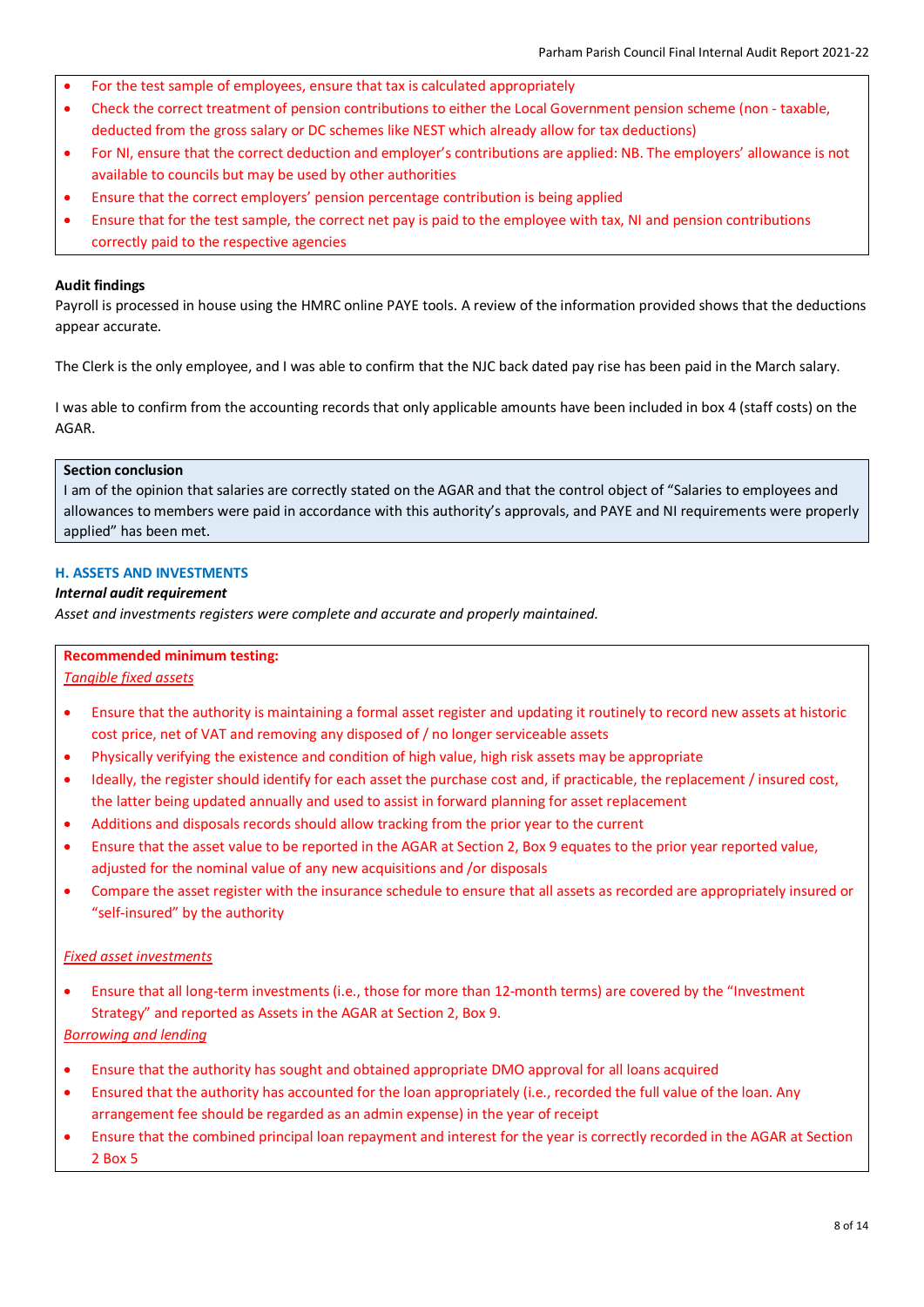- Ensure that the outstanding loan liability as of 31st March each year is correctly recorded in the AGAR at Section 2, Box 10 (value should be verified via the DMO website)
- Where the authority has issued loans to local bodies, they should ideally seek signed indemnities from the recipient body, or their members, agreeing to underwrite the loan debt

The council has minimal assets, and these are recorded on a simple asset register detailing a description of the asset and its value. The register could be developed to provide more information, and as a minimum I recommend adding the date of acquisition.

There have been no acquisitions or disposals during the year, and I was able to confirm the asset register total to that entered onto the AGAR.

I confirmed the council has no PWLB borrowing.

## **Section conclusion**

I am of the opinion that the control objective of "Asset and investments registers were complete and accurate and properly maintained" has been met.

# **I. BANK AND CASH**

# *Internal audit requirement*

*Periodic and year-end bank account reconciliations were properly carried out.*

### **Recommended minimum testing:**

- Ensure that bank reconciliations are prepared routinely, are subject to independent scrutiny and sign-off by members
- Verify the accuracy of the year-end bank reconciliation detail and ensure accurate disclosure of the combined cash and bank balances in the AGAR, Section 2, Box 8
- Where the authority has bank balances in excess of £100,000 it has an appropriate investment strategy

### **Audit findings**

At the year-end, the council had a reconciled position on its bank account, and I was able to confirm the balances to the relevant statements dated 31 March 2021.

There is evidence within the minutes of meetings of regular reporting of bank reconciliations.

The balance held by the council is within the £85,000 protection limit offered by the Financial Services Compensation Scheme (FSCS).

### **Section conclusion**

I am of the opinion that bank and cash balances are properly shown on the AGAR and that the control objective of "Periodic and year-end bank account reconciliations were properly carried out" has been met.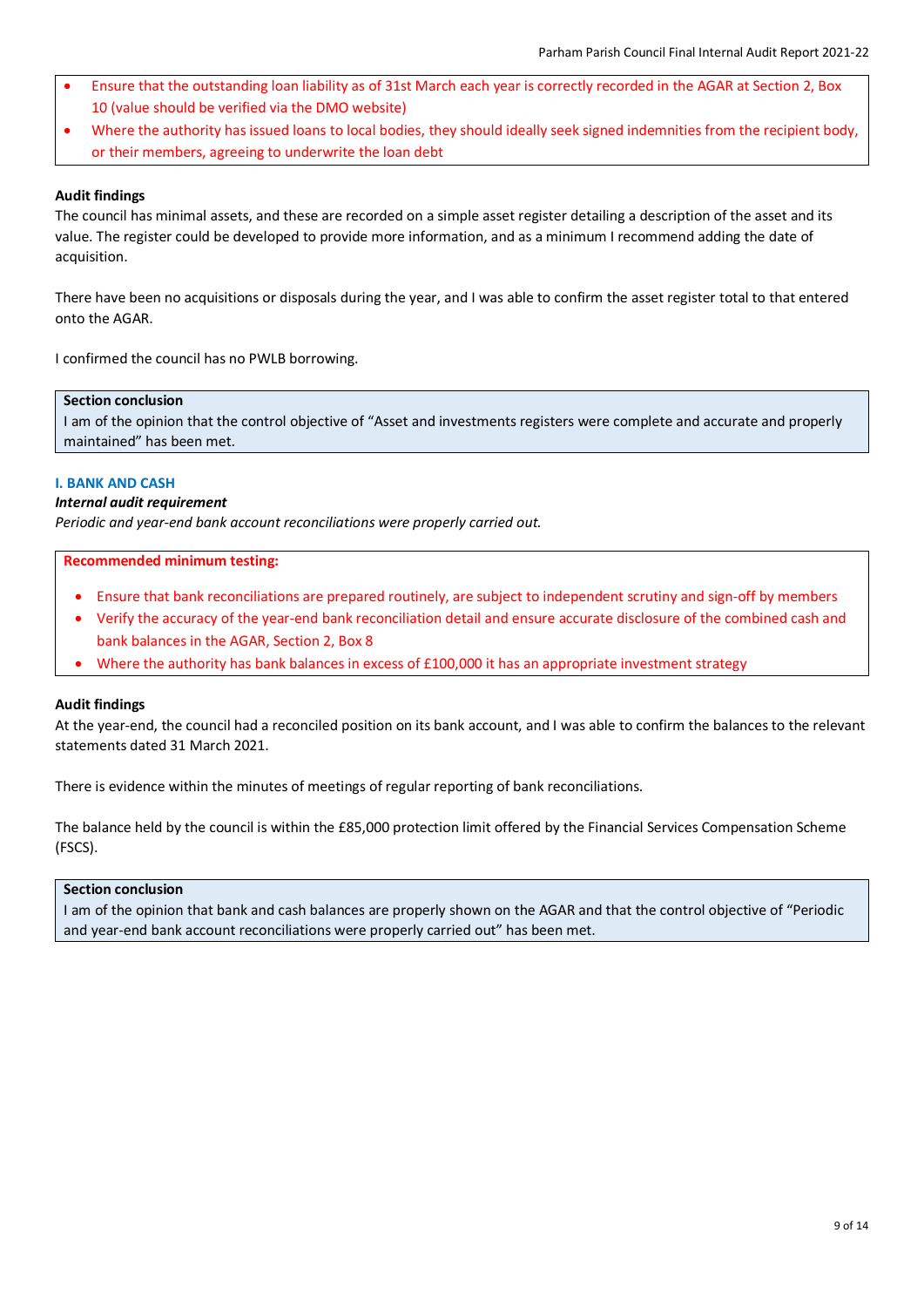## **J. YEAR END ACCOUNTS**

### *Internal audit requirement*

*Accounting statements prepared during the year were prepared on the correct accounting basis (receipts and payments or income and expenditure), agreed to the cash book, supported by an adequate audit trail from underlying records and where appropriate debtors and creditors were properly recorded.*

#### **Recommended minimum testing:**

- Ensure that, where annual turnover exceeds £200,000, appropriate records are maintained throughout the year on an Income and Expenditure basis to facilitate budget reporting in that vein
- Ensure that appropriate accounting arrangements are in place to account for debtors and creditors during the year and at the financial year-end

|                | <b>Annual Governance Statement</b>                     | 'Yes', means that this authority                                          | Suggested response based<br>on evidence |
|----------------|--------------------------------------------------------|---------------------------------------------------------------------------|-----------------------------------------|
| $\mathbf{1}$   | We have put in place arrangements for                  | prepared its accounting statements in                                     | YES-accounts follow latest              |
|                | effective financial management during the              | accordance with the Accounts and                                          | <b>Accounts and Audit</b>               |
|                | year, and for the preparation of the                   | <b>Audit Regulations.</b>                                                 | Regulations and                         |
|                | accounting statements.                                 |                                                                           | practitioners guide                     |
|                |                                                        |                                                                           | recommendations.                        |
| $\overline{2}$ | We maintained an adequate system of                    | made proper arrangements and                                              | $YES - there$ is regular                |
|                | internal control including measures                    | accepted responsibility for                                               | reporting of financial                  |
|                | designed to prevent and detect fraud and               | safeguarding the public money and                                         | transactions and accounting             |
|                | corruption and reviewed its effectiveness.             | resources in its charge.                                                  | summaries, offering the                 |
|                |                                                        |                                                                           | opportunity for scrutiny.               |
| 3              | We took all reasonable steps to assure                 | has only done what it has the legal                                       | $YES - the Clerk is$                    |
|                | ourselves that there are no matters of                 | power to do and has complied with                                         | experienced and advises                 |
|                | actual or potential non-compliance with                | Proper Practices in doing so.                                             | the council in respect of its           |
|                | laws, regulations and Proper Practices that            |                                                                           | legal powers.                           |
|                | could have a significant financial effect on           |                                                                           |                                         |
|                | the ability of this authority to conduct its           |                                                                           |                                         |
|                | business or manage its finances.                       |                                                                           |                                         |
| 4              | We provided proper opportunity during                  | during the year gave all persons                                          | $YES - the requirements$ and            |
|                | the year for the exercise of electors' rights          | interested the opportunity to inspect                                     | timescales for 2020/21                  |
|                | in accordance with the requirements of                 | and ask questions about this                                              | year-end were followed.                 |
|                | the Accounts and Audit Regulations.                    | authority's accounts.                                                     |                                         |
| 5              | We carried out an assessment of the risks              | considered and documented the                                             | $YES - the council has a risk$          |
|                | facing this authority and took appropriate             | financial and other risks it faces and                                    | management scheme and                   |
|                | steps to manage those risks, including the             | dealt with them properly.                                                 | appropriate external                    |
|                | introduction of internal controls and/or               |                                                                           | insurance.                              |
|                | external insurance cover where required.               |                                                                           |                                         |
| 6              | We maintained throughout the year an                   | arranged for a competent person,                                          | $YES - the council has$                 |
|                | adequate and effective system of internal              | independent of the financial controls                                     | appointed an independent                |
|                | audit of the accounting records and                    | and procedures, to give an objective                                      | and competent internal                  |
|                | control systems.                                       | view on whether internal controls                                         | auditor.                                |
|                |                                                        | meet the needs of this smaller                                            |                                         |
|                |                                                        | authority.                                                                | $YES - the council takes$               |
| 7              | We took appropriate action on all matters              | responded to matters brought to its<br>attention by internal and external | action on                               |
|                | raised in reports from internal and<br>external audit. | audit.                                                                    | recommendations within                  |
|                |                                                        |                                                                           |                                         |
|                |                                                        |                                                                           | internal audit reports                  |

## **Section 1 – Annual Governance Statement**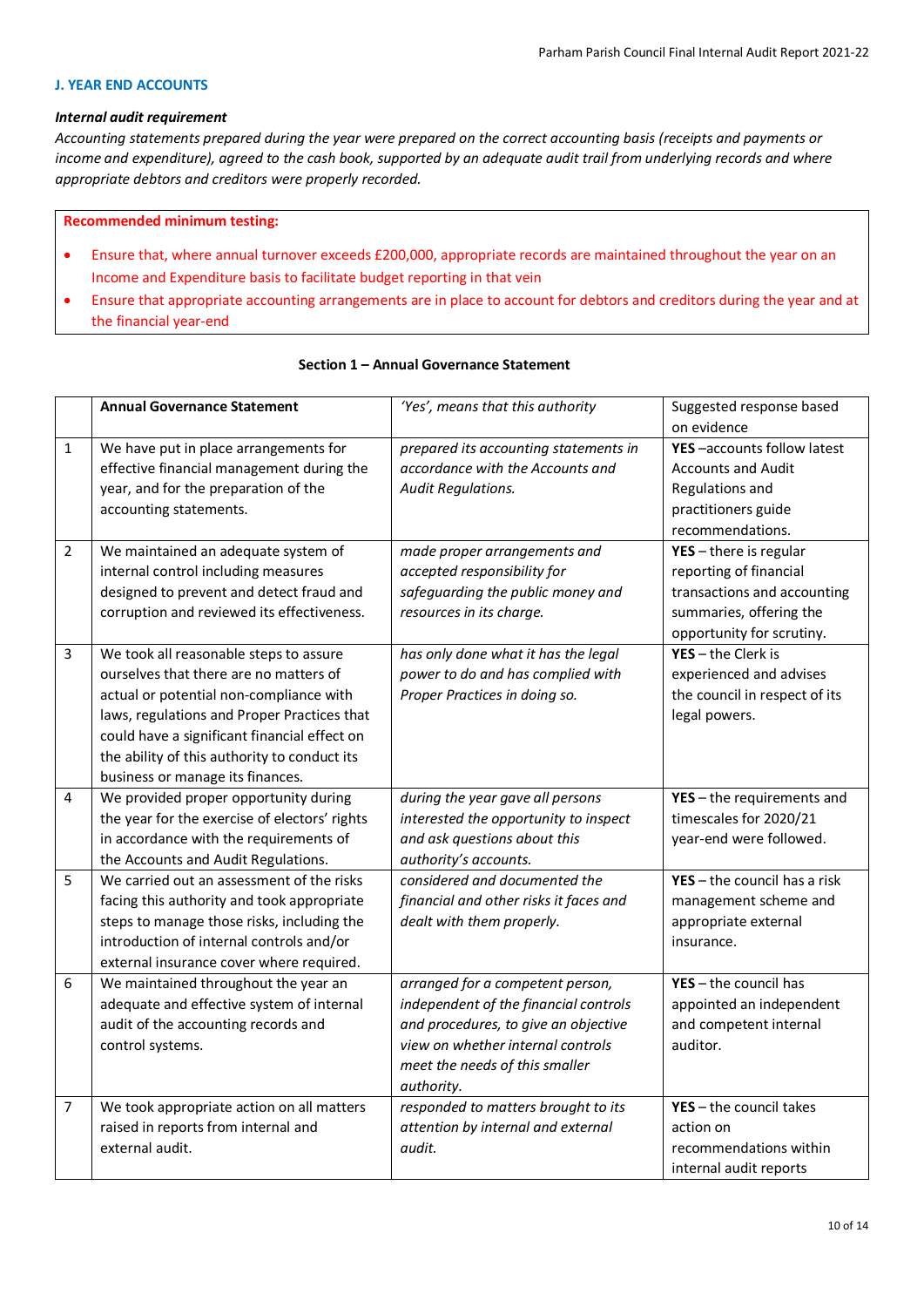| 8 | We considered whether any litigation,<br>liabilities or commitments, events or<br>transactions, occurring either during or<br>after the year-end, have a financial impact<br>on this authority and. Where appropriate,<br>have included them in the accounting<br>statements. | disclosed everything it should have<br>about its business activity during the<br>year including events taking place<br>after the year end if relevant. | $YES - no$ matters were<br>raised during the internal<br>audit visits. |
|---|-------------------------------------------------------------------------------------------------------------------------------------------------------------------------------------------------------------------------------------------------------------------------------|--------------------------------------------------------------------------------------------------------------------------------------------------------|------------------------------------------------------------------------|
| 9 | Trust funds including charitable - In our<br>capacity as the sole managing trustee we<br>discharged our accountability<br>responsibilities for the fund(s)/asset(s),<br>including financial reporting and, if<br>required, independent examination or<br>audit.               | has met all of its responsibilities<br>where, as a body corporate, it is a sole<br>managing trustee of a local trust or<br>trusts.                     | $N/A$ – the council has no<br>trusts                                   |

# **Section 2 – Accounting Statements**

At the time of the year-end audit, the AGAR figures presented for checking were as below:

| <b>AGAR Box Number</b> |                                 | 2020/21    | 2021/22   | <b>Auditor Notes</b>                             |
|------------------------|---------------------------------|------------|-----------|--------------------------------------------------|
| $\mathbf{1}$           | Balances brought                | 3,074      | 3,036     | Correctly carried over from box 7 2020/21        |
|                        | forward                         |            |           |                                                  |
| $\overline{2}$         | Precept or rates and            | 5.014      | 5,219     | Confirmed against precept amount received        |
|                        | levies                          |            |           |                                                  |
| 3                      | Total other receipts            | 5,820      | 55        | Confirmed against accounting records             |
| 4                      | Staff costs                     | 3,153      | 3,333     | Confirmed against accounting records             |
| 5                      | Loan interest/capital           | 0          | 0         | Council has no borrowing                         |
|                        | repayments                      |            |           |                                                  |
| 6                      | All other payments              | 7,719      | 1,697     | Confirmed against accounting records             |
| 7                      | <b>Balances carried forward</b> | 3,036      | 3,280     | Total correctly equals $(1+2+3) - (4+5+6)$       |
| 8                      | Total value of cash and         | 3,036      | 3,280     | Confirmed against accounting records and account |
|                        | short-term investments          |            |           | balances                                         |
| 9                      | Total fixed assets plus         | 9,722      | 9,722     | Confirmed to asset register                      |
|                        | long-term investments           |            |           |                                                  |
|                        | and assets                      |            |           |                                                  |
| 10                     | Total borrowings                | $\Omega$   | $\Omega$  | Council has no borrowing                         |
| 11                     | Disclosure note re Trust        | <b>YES</b> | <b>NO</b> | $n/a$ – the council has no trusts.               |
|                        | Funds (including                |            |           |                                                  |
|                        | charitable)                     |            |           |                                                  |

The year-end accounts have been correctly prepared on receipts and payments basis, with no requirement for the box 7 and 8 reconciliation.

The AGAR correctly casts and cross casts and the comparatives have been correctly copied over from the 2020/21 AGAR.

The Clerk has completed the Certificate of Exemption, as the council's income and expenditure are below £25,000 for the financial year under review. The figures proposed are as below:

Total gross income £5,274

Total gross expenditure £5,031

I was able to confirm these to the accounting records.

A variance analysis has been completed to explain the differences in excess of 15% for boxes 3 and 6, and in my opinion, this provides sufficient explanation.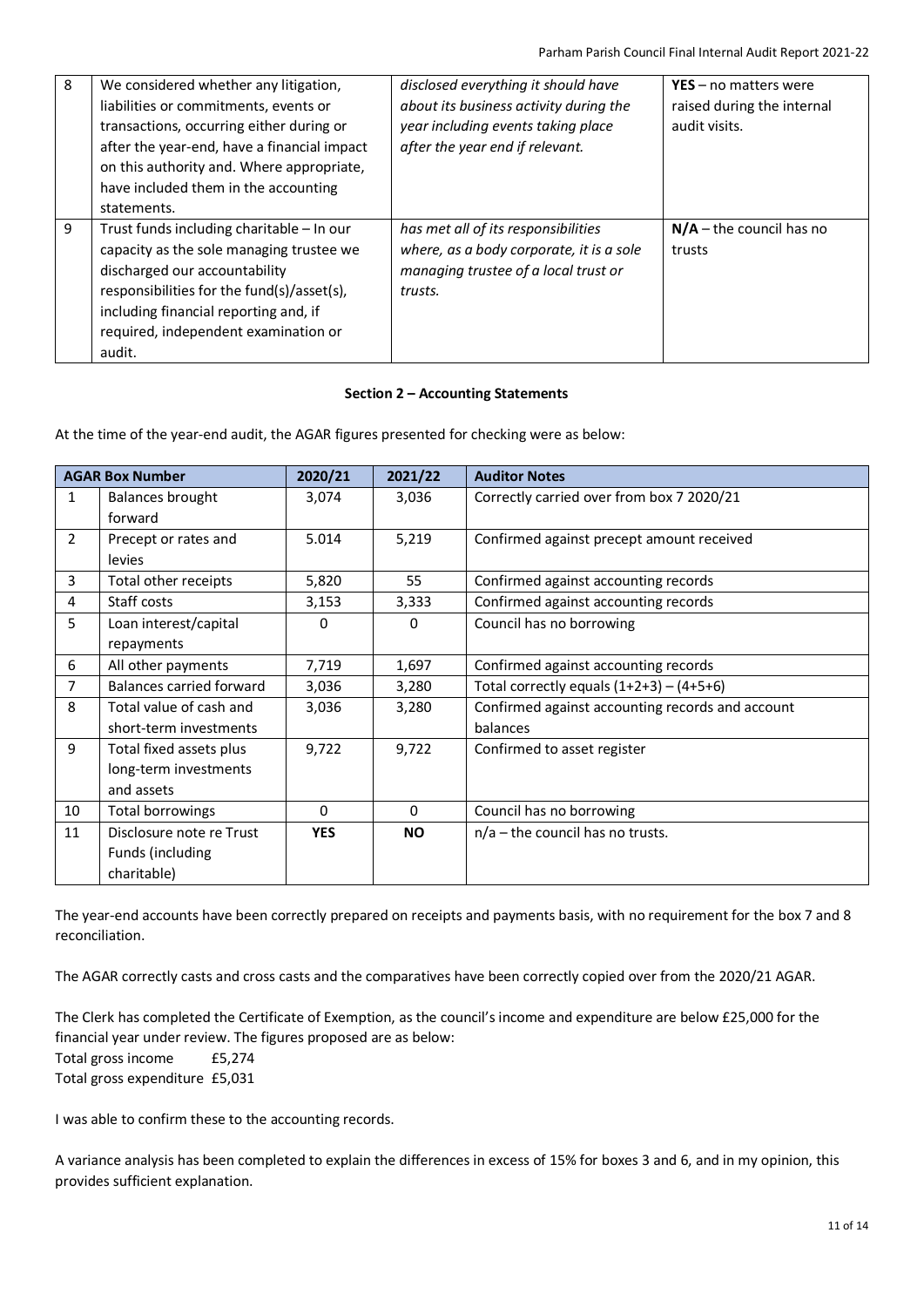## **Section conclusion**

I am of the opinion that the control assertion "Accounting statements prepared during the year were prepared on the correct accounting basis (receipts and payments or income and expenditure), agreed to the cash book, supported by an adequate audit trail from underlying records and where appropriate debtors and creditors were properly recorded" has been met.

### **K. LIMITED ASSURANCE REVIEW**

## *Internal audit requirement*

*IF the authority certified itself as exempt from a limited assurance review in 2020/21, it met the exemption criteria and correctly declared itself exempt. (If the authority had a limited assurance review of its 2020/21 AGAR tick "not covered")*

### **Recommended minimum testing:**

- The correct exemption certificate was prepared and minuted in accordance with the statutory submission deadline
- That it has been published, together with all required information on the Authority's website and noticeboard

## **Audit findings**

The council correctly declared itself exempt from a limited assurance review in 2020/21, and the required information is published on the council website.

### **Section conclusion**

I am of the opinion that the control assertion of "If the authority certified itself as exempt from a limited assurance review in 2020/21, it met the exemption criteria and correctly declared itself exempt" has been met.

## **L: TRANSPARENCY (INTERIM AUDIT)**

## *Internal audit requirement*

*If the authority has an annual turnover not exceeding £25,000, it publishes information on a website / webpage up to date at the time of the internal audit in accordance with the Transparency Code for Smaller Authorities*

### **Recommended minimum testing:**

- This test applies only to those councils covered by the £25,000 External Audit exemption
- Internal auditors should review the authority's website ensuring that all required documentation is published in accordance with the Transparency Code for Smaller Authorities

### **Audit findings**

As the council has an annual turnover not exceeding £25,000, it is required to publish the required information in accordance with the Transparency Code for Smaller Authorities.

A review of the council website <http://www.parhamparishcouncil.org/> shows the following:

**Expenditure over £100** – expenditure items are reported and published in the finances and documents section of the website.

**End of year accounts** – these are published on the council website in the finances and documents section of the website.

**Annual Governance Statement** – this is published on the council website in the finances and documents section of the website.

**Internal Audit Report** – this is published on the council website in the finances and documents section of the website.

**Councillor responsibilities** – details of councillors are published in the who's who section on the website.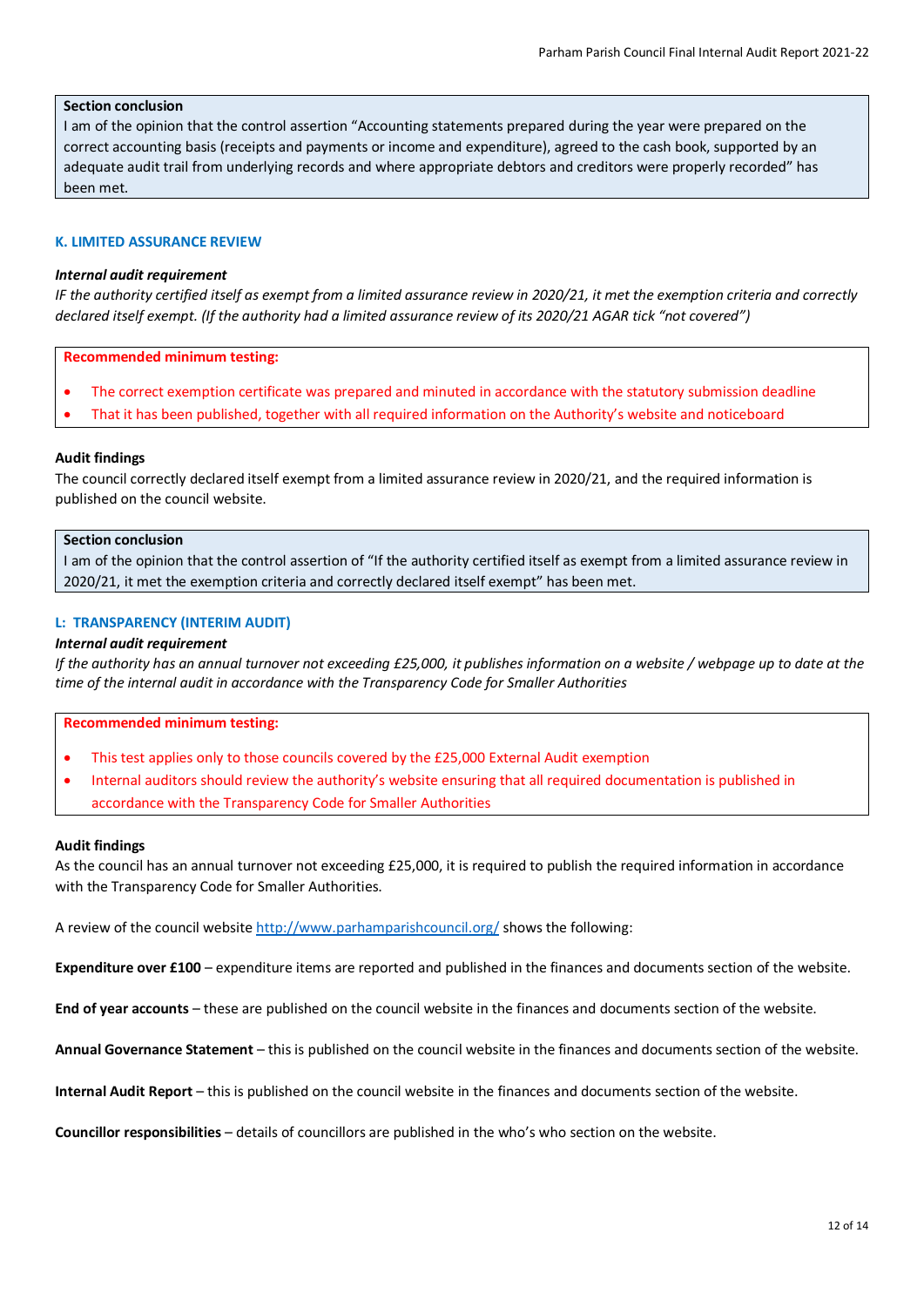**Details of public land and buildings** – this is included within the council's fixed asset register, published in the finances and documents section of the website.

**Minutes, agendas and meeting papers of formal meetings** – these are published under the meetings section of the website, and the Clerk is aware of the requirement to publish draft minutes within 30 days of the meeting to comply with the code.

### **Section conclusion**

I am of the opinion that the control assertion of "If the authority has an annual turnover not exceeding £25,000, it publishes information on a website/ webpage up to date at the time of the internal audit in accordance with the Transparency code for smaller authorities" is not applicable.

## **M: EXERCISE OF PUBLIC RIGHTS - INSPECTION OF ACCOUNTS**

### *Internal audit requirement*

*The authority has demonstrated that during summer 2021 it correctly provided for the exercise of public rights as required by the Accounts and Audit Regulations*.

### **Recommended minimum testing:**

- Internal auditors should acquire / examine a copy of the required "Public Notice" ensuring that it clearly identifies the statutory 30 working day period when the authority's records are available for public inspection.
- Internal auditors may also check whether councils have minuted the relevant dates at the same time as approving the AGAR

# **Audit findings**

| $Inspection - key dates$         | 2020/21 Actual | 2021/22 Proposed |
|----------------------------------|----------------|------------------|
| Date inspection notice issued    | 2 June 2021    | 5 June 2022      |
| Inspection period begins         | 3 June 2021    | 6 June 2022      |
| Inspection period ends           | 14 July 2021   | 15 July 2022     |
| Correct length (30 working days) | Yes            | Yes              |
| Common period included (first    | Yes            | Yes              |
| 10 working days of July)         |                |                  |

I am satisfied the requirements of this control objective were met for 2020/21, and assertion 4 on the Annual Governance Statement can therefore be signed off by the council.

I confirmed that the proposed dates for 2021/22 are correct. The council signed the AGAR at the meeting held on 10 May 2022. In future, even though the council only submits the Exemption Certificate, I would recommend ensuring the internal audit is carried out prior to sign off by council.

## **Section conclusion**

I am of the opinion that the control assertion "the authority has demonstrated that during summer 2021 it correctly provided for the exercise of public rights as required by the Accounts and Audit Regulations" has been met.

### **N: PUBLICATION REQUIREMENTS**

### *Internal audit requirement*

*The authority has complied with the publication requirements for 2020/21. Under the Accounts and Audit Regulations 2015, authorities must publish the following information on the authority website / webpage.*

# **Recommended minimum testing:**

• Internal auditors should acquire / examine a copy of the required "Public Notice" ensuring that it clearly identifies the statutory 30 working day period when the authority's records are available for public inspection.